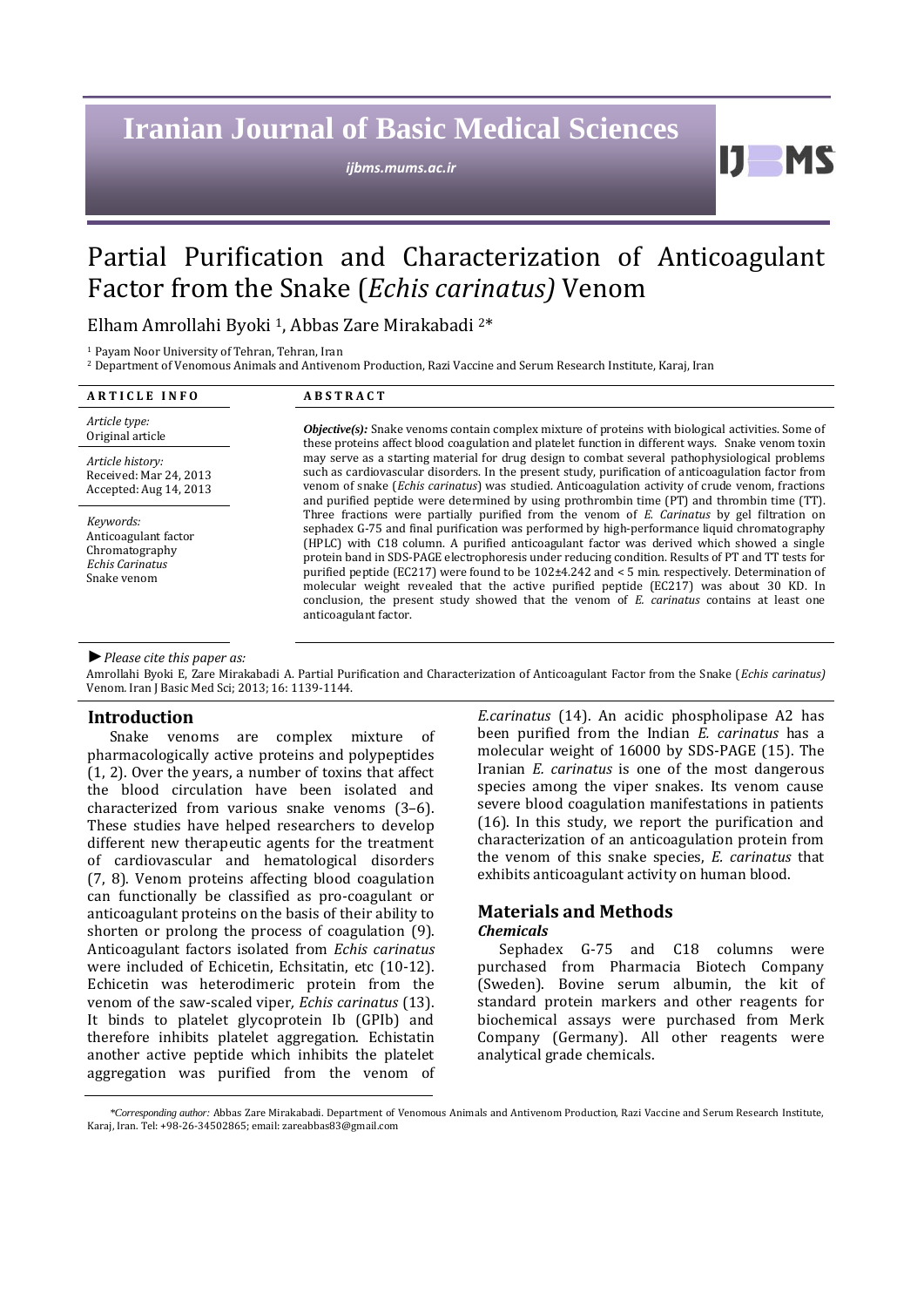# *Venom collection*

The *E. carinatus* snake (local name *Jaafari*) was identified and confirmed through morphometric index by experts in Razi Vaccine and Serum Research Institute, Iran. Venom was extracted by allowing the snake to bite into a para-film stretched over a disposable plastic cup. The Venom was frozen at –50°C and then lyophilized.

#### *Protein determination*

Protein concentration was measured by the method of Lowry *et al* (17), using bovine serum albumin (BSA) as standard.

#### *Crude venom fractionation*

Lyophilized crude venom of *E. carinatus* (250 mg) was dissolved in 3 ml of 0.1 M ammonium acetate buffer (pH 7.4) and centrifuged at 5,000 rpm for 15 min at 4°C and was filtered by 0.45 microfilter to remove the insoluble materials. The clear supernatant was applied on gel chromatographic column (150 x 2 cm) of Sephadex G-75, previously equilibrated with the ammonium acetate buffer (pH 7.4) and then eluted with the same buffer. Fractions of 10 ml/tube were collected at a flow rate of 60 ml/hr at 4°C. The obtained fractions were denominated as EC1 to EC3, indicating *E. carinatus* fractions 1 to 3.

#### *Purification of anticoagulant factor*

For the purification of venom fractions, a reverse phase HPLC was used with C18 column. Elution was then carried out with a linear gradient of water (solution A) and acetonitrile (solution B) added 0.1% TFA. The flow rate was adjusted at 0.5 ml/min. Protein absorption was monitored at 280 nm. Peaks were collected manually and lyophilized.

The relative abundances (% of the total venom proteins) of the different protein families in the venom were estimated from the relation of the sum of the areas of the reverse-phase chromatographic peaks containing proteins from the same family to the total area of venom protein peaks.

## *Sodium dodecyl sulfate-polyacrylamide gel electrophoresis (SDS-PAGE)*

Purified venom fraction (20 μg) along with crude venom (200 μg) and standard proteins were electrophoresed on SDS-PAGE. It was performed by the method of Laemmli (20) and the gels were stained using silver stain and coomassie brilliant blue. For determination of molecular weight SDS-PAGE of 15% with a molecular weight standard ranging from 6.5 to 200 kDa was used.

#### *Prothrombin time (PT) assay*

Normal pooled plasma was obtained from ten individual healthy donors, without history of bleeding or thrombosis. Blood was then centrifuged for 20 min at 2,400 rpm and the plasma was fresh when used.

Prothrombin time reagent (200 μl) and sample aliquots (200 μl) containing 100, 10 and 5 μg as protein for crud venom fractions and purified peptide were pre-incubated for 10 min at 37°C and mixed for five seconds and then 100 μl of plasma was added and clotting time was recorded (18). One unit of anticoagulant activity corresponds to an increase of 20 sec in normal plasma coagulation called as International Normalized Ratio (INR) and calculated as follows.

 $INR = (\frac{PT_{test}}{PT_{normal}})^{ISI}$ 

ISI or International Sensitivity Index was 1 for the kit used in the present study. The PT test was carried out for crud, fractions from gel filtration and purified active protein.

#### *Fibrinolytic assay*

Fibrinolytic activity of crude venom, fractions and purified peptide (EC217) was measured using a procedure modified from Bajwa *et al* (1980). Fibrinogen solution from human plasma (9.4 mg/ml, 300 AL, SIGMA) and thrombin from bovine plasma solution (38.5 U/ml, 10 AL, SIGMA) were added to each well of plate. The plate was shaken gently and the solution allowed clotting at room temperature. The plate was then incubated for 3 hr, at 37°C Twenty microliters of crude venom (1 mg/ml) as well as its fractions (1 mg/ml) were added individually in the center of their corresponding wells, and incubated overnight, at 37°C. Seven hundred microliters of 10% trichloroacetic acid (TCA) was placed in each well, and decanted after 10 min. If a zone of clearing was observed, the assay was considered positive. The assay was repeated three times for each sample (19).

### **Results**

#### *Protein determination of E. carinatus crude venom*

Protein concentration of crude venom was measured by the method of Lowry. The total protein was found to be 230 mg of 250 mg crude venom by dry weight which was about 92% protein components in general (Table 1).

#### *Prothrombin time (PT) assay on crude venom*

The anticoagulant activity of *E. carinatus* venom was determined using prothrombin time assay. The results of this study show that *E. carinatus* venom affected the prothrombin time and thrombin time by delayed plasma coagulation (Table 1). The crud venom at concentration of 100 µg has completely prevented the coagulation. These observations indicate that EC2 has the significant anticoagulant activity with a prolonged clotting time of 27.12±6.99 sec which was approximately 2 folds greater than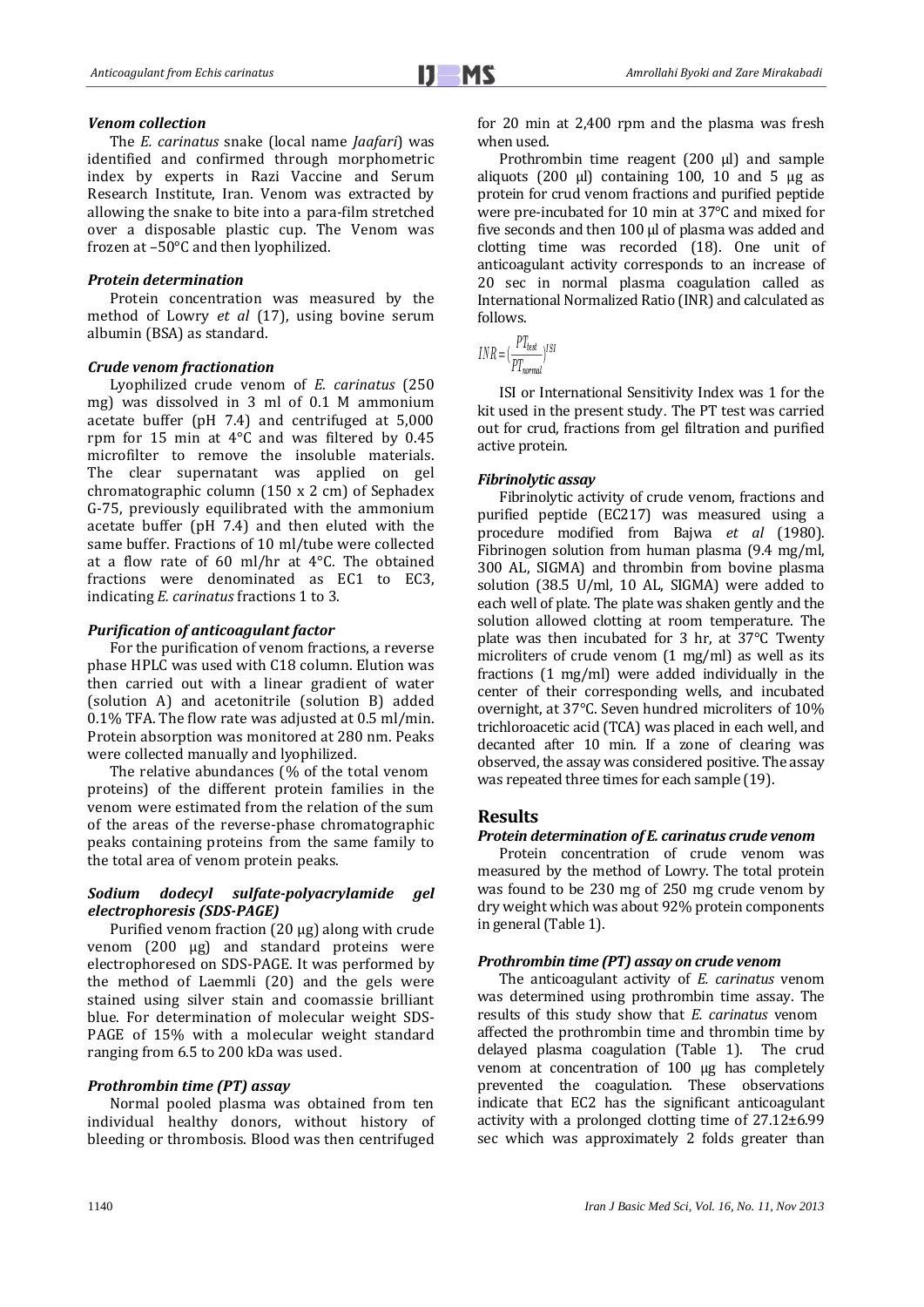control plasma with an average clotting time of 11±1.19 sec.

### *Isolation of anticoagulant factor*

To purify the anticoagulant protein, in the initial Sephadex G-75 fractionation of the crude *E. carinatus* venom as shown in Figure 1, three peaks were obtained (EC1 to EC3). When all the fractions were tested for anticoagulation, second fraction (EC2) showed anticoagulant activity with increase in clotting time from 12 sec to 27 sec as determined by prothrombin time assays. Therefore, EC2 fraction was used for further purification of anticoagulant factor in this study. Further purification was carried out by HPLC using C18 column (Figure 2). The results revealed 54 fractions out of which EC217 suggested the anticoagulant activity with INR of 9.466±0.387 in PT test (Table2).

### *Purity and determination of molecular weight*

Figure 2 A showing the protein bands in crude venom as well as various protein fractions isolated during gel filtration. Purity of protein EC217 was confirmed by SDS-PAGE which showed single band in SDS-PAGE stained by silver nitrate. Isolated anticoagulant factor (EC217) also indicated the high purity as analyzed by C18 reverse phase HPLC (Figure 2B). The molecular weight of this anticoagulant factor was estimated to be about 30 kDa under reduced conditions(Figure 3A). However,



**Figure1.** Sephadex G-75 chromatography of Iranian snake (*Echis carinatus*) venom

these results suggest that EC217 was partially purified at least by 95%.

## *Fibrinolytic assay*

The current study found that the fractions obtained by HPLC were assayed considering fibrinolytic activity of each fraction. Consequently, the EC217 of HPLC was demonstrated by increase of the clotting time after the addition either to the plasma citrate or fibrinogen solution. The results showed that the EC217 of HPLC were completely prevented fibrin clot formation indicating significant fibrinolytic activity (Table 2).

|  |  |  | Table1. Results of PT assay on crud venom and venom fractions obtained from gel filtration based on 100 and 10 µg protein respectively |  |  |
|--|--|--|----------------------------------------------------------------------------------------------------------------------------------------|--|--|
|--|--|--|----------------------------------------------------------------------------------------------------------------------------------------|--|--|

| Step            | Fraction (%) | Protein (mg) | Yield%(pr) | $PT$ test $(s)$  | <b>INR</b>      | P-Value  |
|-----------------|--------------|--------------|------------|------------------|-----------------|----------|
| Venom           | 100          | 230          | 92         | $29.9 \pm 5.90$  | $2.31 \pm 0.31$ | P < 0.01 |
| EC1             | 32.82        | 65.7         | 34.34      | $12.34 \pm 0.50$ | $1.12 \pm 0.04$ | NS.      |
| EC <sub>2</sub> | 30.54        | 63.97        | 33.44      | 27.12±6.99       | $2.44 \pm 0.64$ | P < 0.01 |
| EC <sub>3</sub> | 12.61        | 61.6         | 32.20      | $14.69 \pm 3.26$ | $1.33 \pm 0.3$  | NS       |
| Control         |              |              |            | 11±1.19          |                 |          |

NS: Indicates No significant. Control: The normal human plasma without venom sample in PT test PT: Prothrombin Time

**Table2**. Results of PT and TT test on purified peptide (EC217)

| Step              | Protein (µg/ml) | $PT$ assay $(s)$  | INR for PT        | $TT$ assay $(s)$  | P-Value   |
|-------------------|-----------------|-------------------|-------------------|-------------------|-----------|
| EC <sub>217</sub> |                 | 102±4.242         | $9.466 \pm 0.387$ | $> 5$ min         | P < 0.001 |
| Control           |                 | $10.77 \pm 0.813$ |                   | $10.77 \pm 0.813$ |           |
|                   |                 |                   |                   |                   |           |

Control: The PT assay of normal human plasma without addition of venom. Comparison for *P-* value was between control and EC217 peptide PT: Prothrombin Time ; TT : Thrombin Time



**Figure2. A:** Further purification of fraction EC2 obtained from Gel filtration by HPLC using gradient of acetonitril and water. **B:** Purity assay of active peptide 217 as anticoagulant factor by HPLC using same gradient of acetonitril and water at absorbance of 280 nm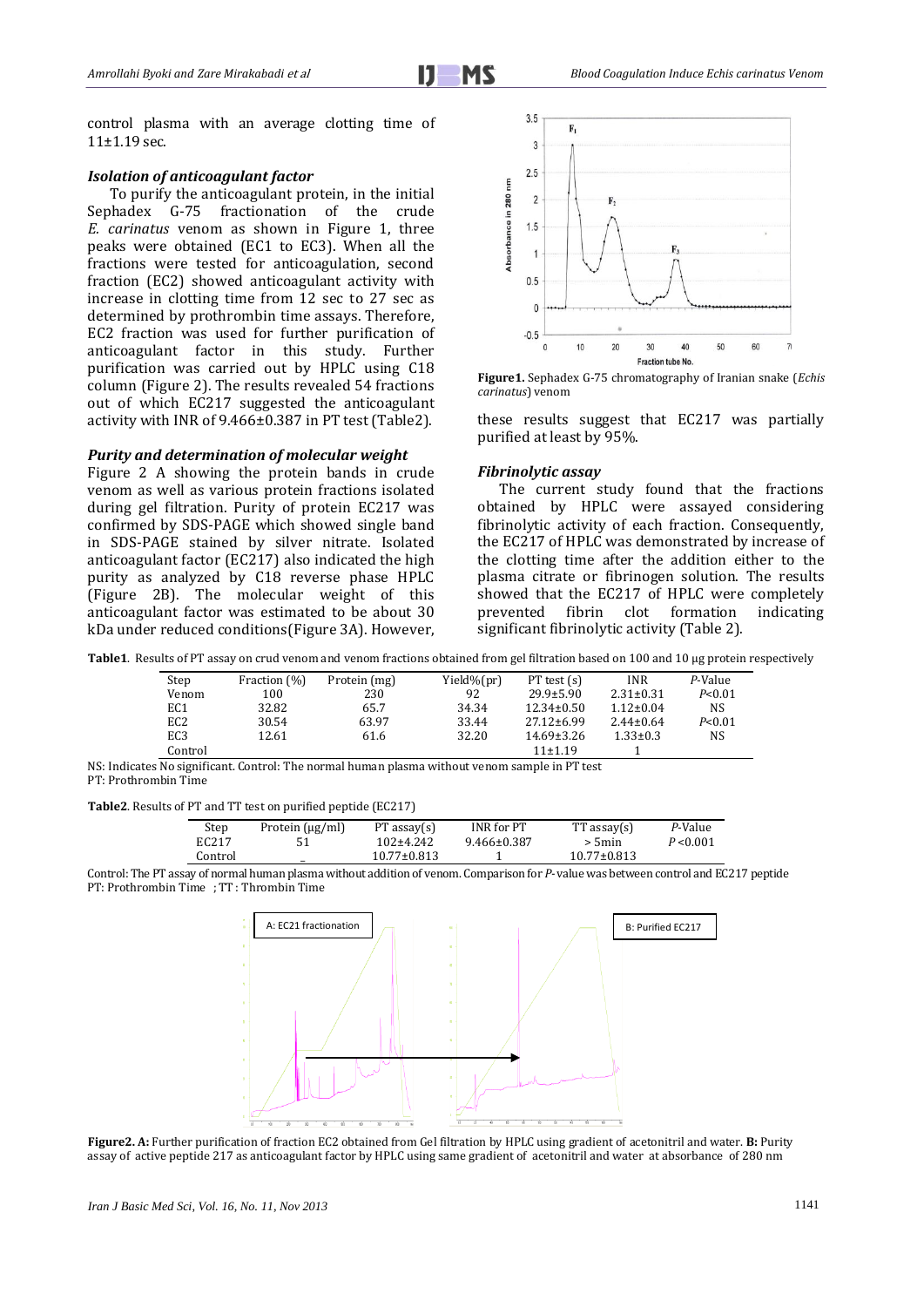

**Figure 3.** Electrophoresis of crude venom gel filtration fractions and EC217 active anticoagulant peptide of *Echis carinatus* venom. **A:** From left to right; marker and EC217 respectively. Stained with silver nitrate. **B:** From left to right; crude venom, EC1, EC2, EC3 fractions and markers respectively. Gel was stained with coomassie brilliant blue. Both of gels analyzed on 15% SDS-polyacrylamide gel in the presence of 1% 2- mercaptoethanol

# **Discussion**

Venoms from *Viperidae* family contain a large variety of proteins and peptides affecting the haemostatic system and a rich source of novel compounds that may have applications in medicine and biochemistry (21). This study has explained the central importance of a relatively simple procedure for the isolation of an anticoagulant factor from Iranian *E. carinatus* venom, denominated EC217 which was isolated and purified by a combination of gel filtration on Sephadex G-75 (Figure 1) and HPLC (Figure 2A). Previous studies showed that an anticoagulant was purified from *E. carinatus* venom in India by a three-step procedure comprised of gel filtration on Sephadex G-50, cation-exchange chromatography on Mono S, and C18, HPLC (22). Isolation of an anticoagulant factor from Iranian *Agkistrodon halys* venom, denominated AH22, which was isolated and purified by a combination of gel filtration on Sephadex G-50 and ion-exchange chromatography on DEAE-Sepharose (23). This study has investigated the initial Sephadex G-75 fractionation of the crude *E. carinatus* venom revealed three peaks (EC1-EC3) as shown in Figure 1 out of which fraction EC2 showed significant anticoagulation activity (Table1). The short form, EC was used as name of each fraction taking the first alphabet of snake species name *E. carinatus.* The numbers after EC indicating the fraction numbers. Further purification was carried out by RP-HPLC (Figure 2) which revealed 54 fractions out of which fraction EC217 showed anticoagulant and fibrinolytic activity. Finally, about 51 μg/ml of purified anticoagulant proteins (EC217) was obtained (Table 2). Snake venom toxins that prolong blood coagulation are proteins or glycoproteins that inhibit blood coagulation by different mechanisms. Some of these anticoagulant proteins such as Echicetin is a Ctype lectin-like protein isolated from the venom of the saw-scaled viper (*E. carinatus*) acting as agonist/antagonist of platelet receptors (26-28).

The measurement of plasma ACT and clot rate after activation with snake venoms and purified anticoagulant protein from crude *E. carinatus* venom was a fast and reproducible way to screen and classify venoms as procoagulant or anticoagulant (Table 1). We propose that fractions corresponding to EC2 contained anticoagulant proteins as determined by prothrombin time and fibrinolytic assays. Therefore, anticoagulant proteins from EC2 were isolated in these studies. EC2 was obtained using gel chromatography (Figure 1). One of the more significant findings to emerge from this study is that EC217 of HPLC corresponding to anticoagulant protein was pooled separately and purified using RP-HPLC (Figure 2A). In addition, EC217of HPLC acts as benign defibrinogenating agents to remove fibrinogen from the blood. The sole reason for the anticoagulation property of EC217 was thought to be based on its increase in the bleeding time can be influenced by the decrease in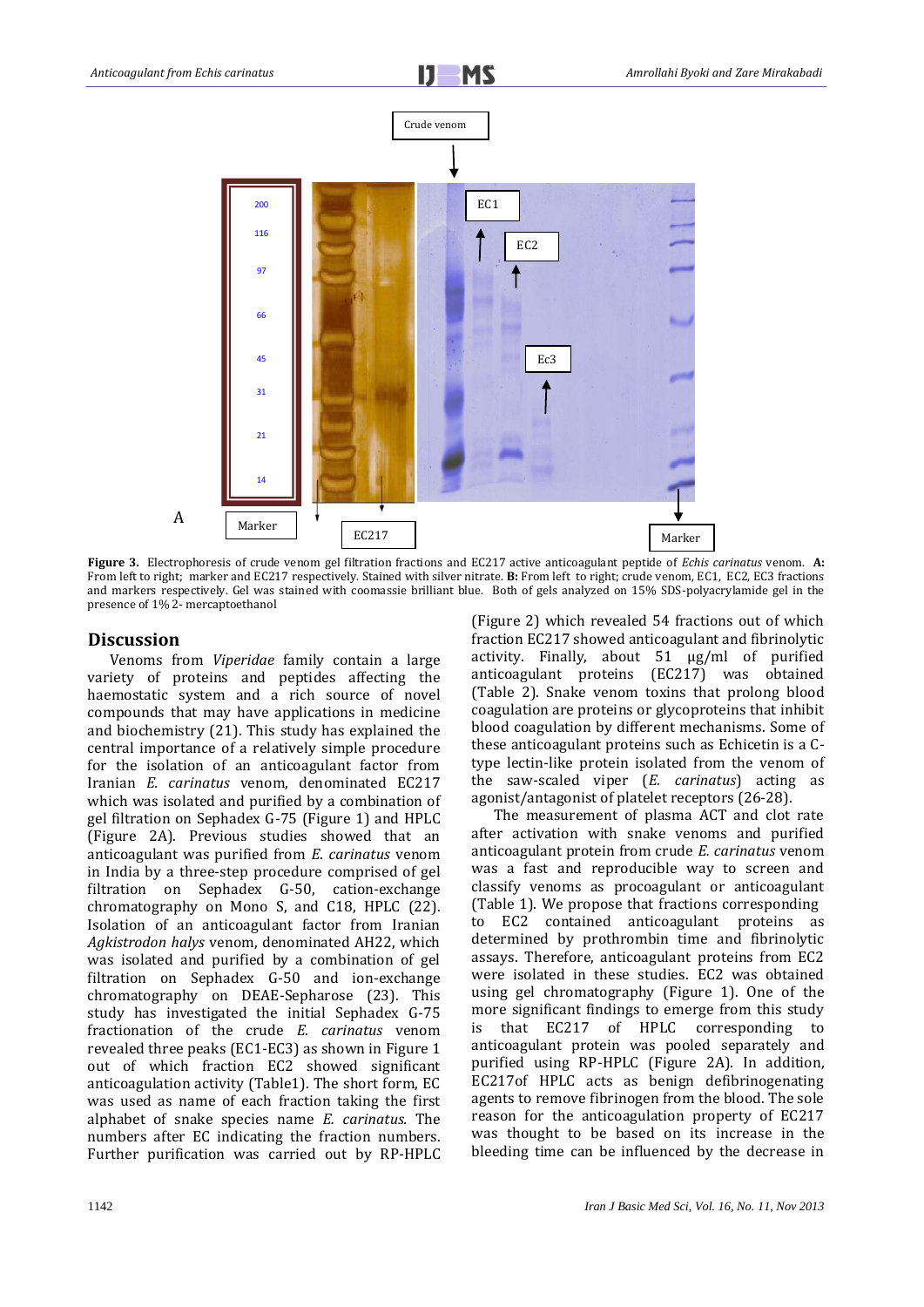platelet count. Within minutes of administration of EC217, there was a depression in the fibrinogen concentration in plasma and within one hour the fibrinogen levels became very low and thus remained for more than 24 hr. These results suggest that the anticoagulant effect of EC217 of HPLC could be attributed to its fibrinolytic action on fibrinogen, forming fibrin monomers (non cross-linked fibrin), which could be rapidly removed from the circulation (27). Purified peptide EC217 had significant anticoagulant activity on plasma or on fibrinogen. Previous studies clearly revealed snake venom toxins that prolong blood coagulation are proteins or glycoproteins with molecular masses ranging from 6 to 350 kDa (10, 12). Venoms from snake species belonging to the genus *Echis (E. multisquamatus, E. carinatus*) contain anticoagulant proteins. They are proteins with a molecular mass ranging from 5.2 to 30 kDa (10, 12). Some anticoagulant factors, along with their molecular weights, reported in the literature are: for example an acidic phospholipase A2 (EC-I-PLA2) has been purified from the Indian saw-scaled viper (*E. carinatus*) with the molecular wight of 16000 Da (15); while molecular weight of anticoagulant protein, Echicetin, from *E. carinatus* was reported to be 30 kDa (25)*.* In the present study, we also found that the molecular weight of the isolated peptide EC217 under denaturing conditions was about 30 kDa. Based on the present investigations, we concluded, this anticoagulant factor should belong to the low-molecular-weight group of these factors, on account of its molecular mass (30 kDa). Previous studies provided clear evidence that anticoagulant complex specifically inhibited the extrinsic tenase complex which named it as Echicetin. Echicetin itself does not activate washed platelets but inhibited platelet activation by vWF, thrombin, or alboaggregin A (25, 27). In this case the increase in the bleeding time can be influenced by the decrease in platelet count as well as by inhibition of vWf/thrombin platelet activation by Echicetin. C-type lectin-like protein was common in vipers venoms. The present findings seem to be consistent with other research which found that snake venoms with C-type lectin-like protein could have anticoagulant activity (15, 27).

# **Conclusion**

*E. carinatus* venom was fractionated by means of gel filtration. Fraction II with anticoagulant activity was further purified by HPLC and finally purified peptide of EC217 was obtained. Fibrinogenolytic activity was assessed by PT test and fibrinolytic assay EC217 of HPLC was obtained after second chromatography of EC2 to show a single band at approximately 30 kDA regions. The following conclusions can be drawn from the present study that the venom of *E. carinatus* venom effectively inhibits the coagulation and fibrin clot formation and also their potential therapeutic use for occlusive arterial or venous thromboembolism.

# **Acknowledgment**

This project was supported by Razi Vaccine and Serum Research Institute, Hesarak, Karaj, Iran.

## **References**

1. Julian W. Snake venoms and coagulopathy. Toxicon 2005; 45:951–967.

2. Kini RM. Serine proteases affecting blood coagulation and fibrinolysis from snake venoms. Pathophysiol Haemost Thromb 2005; 34:200– 204.

3. Pirkle H, Markland Jr. FS. Hemostasis and Animal Venoms. Marcel Decker, New York:1987.p.655-94.

4. Hutton RA, Warrell DA. Action of snake venom components on the haemostatic system. Blood Rev 1993; 7:176–189.

5. Lu Q, Clemetson JM, Clemetson KJ. Snake venoms and hemostasis. J Thromb Haemostasis 2005; 3:1791–1799.

6. Markland FS. Snake venoms and the hemostatic system. Toxicon 1998; 36:1749–1800.

7. Scarborough RM, Naughton MA, Teng W, Rose JW, Phillips DR, Nannizzi L, *et al.* Design of potent and specific integrin antagonists. Peptide antagonists with high specificity for glycoprotein IIb-IIIa. J Biol Chem 1993; 268: 1066–1073.

8. Phillips DR, Scarborough RM. Clinical pharmacology of eptifibatide. Am J Cardiol 1997; 80**:**11–20.

9. Kornalik F. The influence of snake venom proteins on blood coagulation. In: Harvey AL, editor. Snake Toxins. New York: Pergamon Press; 1991.p. 323–383. 10. Gan ZR, Gould RJ, Jacobs JW, Friedman PA, Polokoff MA. [Echistatin. A potent platelet aggregation](http://www.mendeley.com/research/echistatin-a-potent-platelet-aggregation-inhibitor-from-the-venom-of-the-viper-echis-carinatus/)  [inhibitor from the venom of the viper.](http://www.mendeley.com/research/echistatin-a-potent-platelet-aggregation-inhibitor-from-the-venom-of-the-viper-echis-carinatus/) J Biol Chem 1988; 263:19827-19832.

11. Jasti J, Paramasivam M, Srinivasan A, Singh TP. Structure of an acidic phospholipase A2 from Indian saw-scaled viper (*Echis carinatus*) at 2.6 A resolution reveals a novel intermolecular interaction. Acta Crystallogr D Biol Crystallogr 2004; 60:66-72.

12. Navdaev A, Clemetson KJ. GPIb crosslinking/ligation on echicetin-coated surfaces or echicetin/IgMκ in stirred suspension activates platelets by cytoskeleton modulated calcium release. J Biol Chem 2002*;* 277: 45928- 95434.

13. Navdaev A, Dormann D, Clemetson JM, Clemetson KJ. Echicetin, a GPIb- binding Snake C-type lectin from *Echis carinatus*, also contains a binding site for IgMκ, responsible for platelet agglutination in plasma and inducing signal transduction. Blood 2001; 97: 2333-2341.

14. Shebuski RJ*,* Ramjit DR*,* Sitko GR*,* Lumma PK*,*  Garsky VM*. Citation:* [Prevention of canine coronary](http://www.mendeley.com/research/prevention-of-canine-coronary-artery-thrombosis-with-echistatin-a-potent-inhibitor-of-platelet-aggregation-from-the-venom-of-the-viper-echis-carinatus/)  [artery thrombosis with echistatin, a potent inhibitor](http://www.mendeley.com/research/prevention-of-canine-coronary-artery-thrombosis-with-echistatin-a-potent-inhibitor-of-platelet-aggregation-from-the-venom-of-the-viper-echis-carinatus/)  [of platelet aggregation from the venom of the viper,](http://www.mendeley.com/research/prevention-of-canine-coronary-artery-thrombosis-with-echistatin-a-potent-inhibitor-of-platelet-aggregation-from-the-venom-of-the-viper-echis-carinatus/)  *[Echis carinatus](http://www.mendeley.com/research/prevention-of-canine-coronary-artery-thrombosis-with-echistatin-a-potent-inhibitor-of-platelet-aggregation-from-the-venom-of-the-viper-echis-carinatus/)*. Thromb Haemoss 1990; 64:576-581.

15. Kemparaju K, Nijaguna Prasad B, Veerabasappa Gowda T[. Purification of a basic phospholipase A2 from](http://www.mendeley.com/research/purification-basic-phospholipase-a2-indian-sawscaled-viper-echis-carinatus-venom-characterization-antigenic-catalytic-pharmacological-properties/)  [Indian saw-scaled viper \(](http://www.mendeley.com/research/purification-basic-phospholipase-a2-indian-sawscaled-viper-echis-carinatus-venom-characterization-antigenic-catalytic-pharmacological-properties/)*Echis carinatus*) venom: